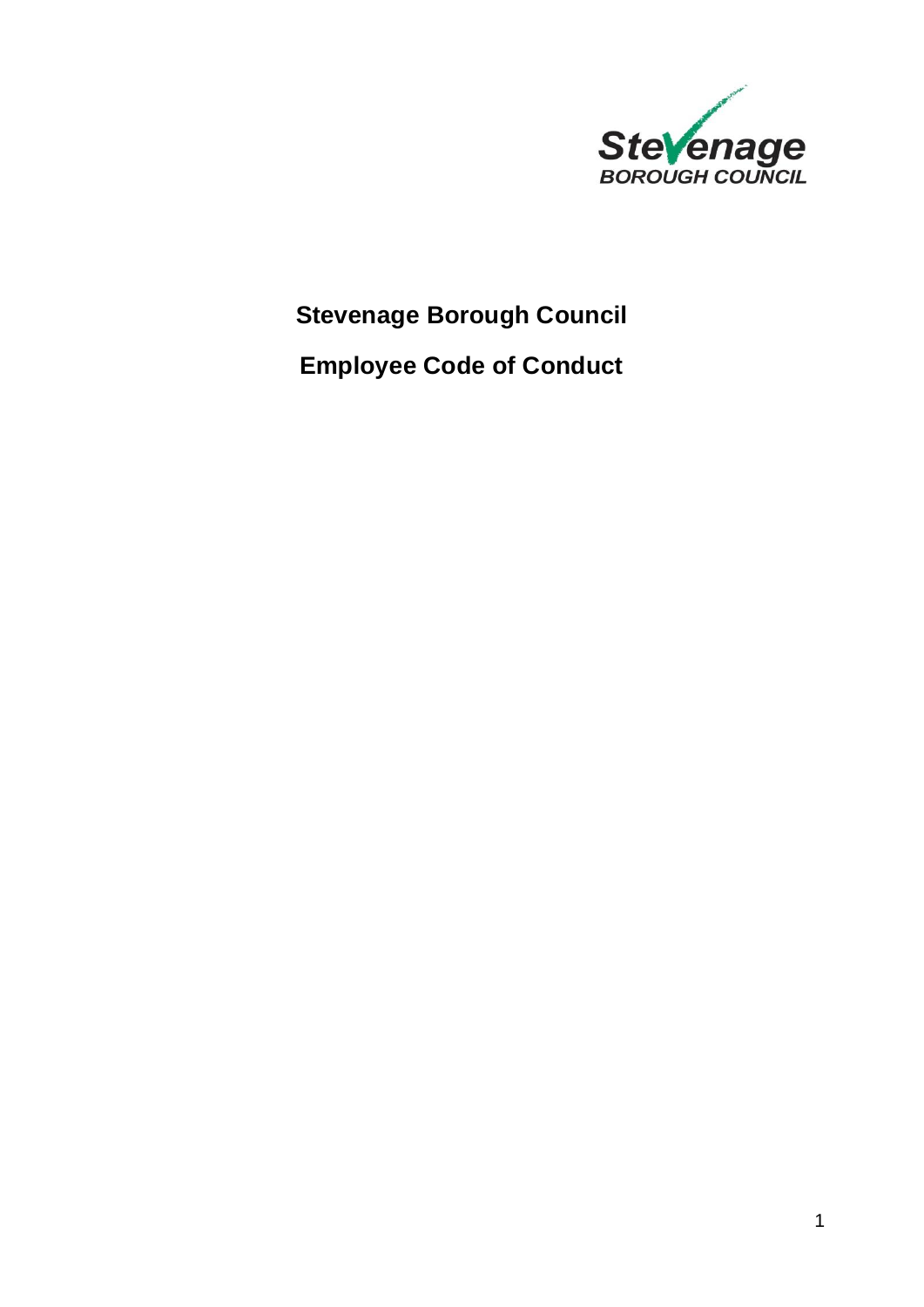# **Contents**

| 1. |                                                           |
|----|-----------------------------------------------------------|
| 2. |                                                           |
| 3. |                                                           |
| 4. |                                                           |
| 5. |                                                           |
| 6. | Relations with members, the public and other employees  4 |
| 7. |                                                           |
| 8. |                                                           |
| 9. |                                                           |
|    |                                                           |
|    |                                                           |
|    |                                                           |
|    |                                                           |
|    |                                                           |
|    |                                                           |
|    |                                                           |
|    |                                                           |
|    |                                                           |
|    |                                                           |
|    |                                                           |
|    |                                                           |
|    |                                                           |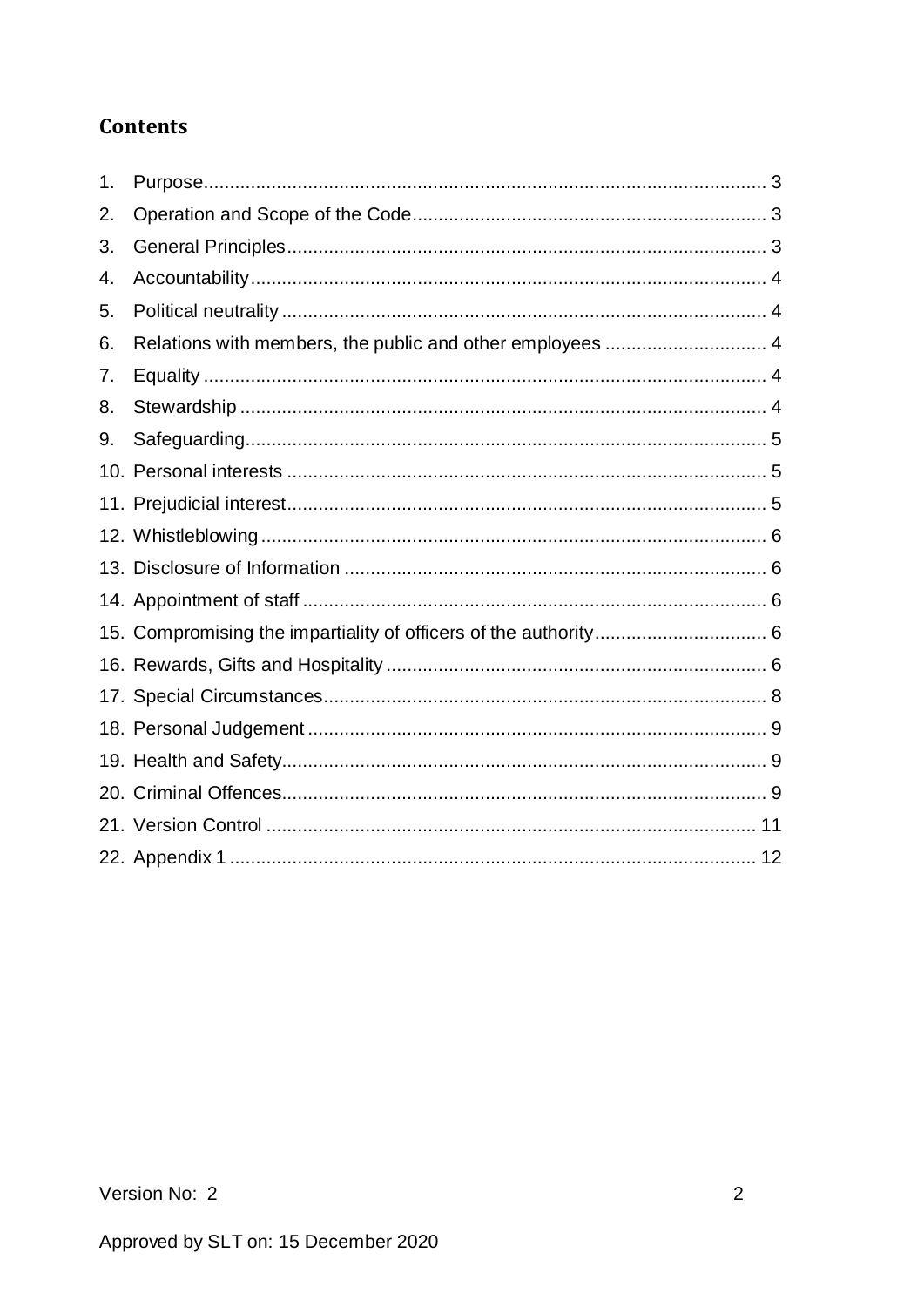#### <span id="page-2-0"></span>**1. Purpose**

- **1.1** The purpose of the Employee Code of Conduct is to provide a framework for staff behaviour, decisions and actions as public officials.
- **1.2** It is not an exhaustive list of what employees can and cannot do, but aims to help employees understand the standards that must be observed, including the ways in which staff should interact with elected Council Members, colleagues and the general public.

#### <span id="page-2-1"></span>**2. Operation and Scope of the Code**

- **2.1** The Employee Code of Conduct (The Code) will operate in line with Stevenage Borough Council's (The Council) values, which are:
	- Excellent
	- Innovative
	- Caring
	- One Team
	- Responsive
	- Straightforward
- **2.2** This Code applies to all employees of the Council on JNC Red book and NJC Green book terms and conditions. Contractors, consultants or agency staff working with the Council will be expected to abide by the standards and principles set out in the Code.
- **2.3** This Code operates in conjunction with the Council's policies and procedures and financial regulations and all employees should familiarise themselves with them.

# <span id="page-2-2"></span>**3. General Principles**

- **3.1** The public is entitled to expect the highest standards of conduct from all employees of the Council. The role of all employees is to serve the Council in providing advice, implementing its policies and delivering services to the local community. In performing their duties, employees must act with integrity, honesty, impartiality and objectivity.
	- 'integrity' is putting the obligations of public service above your own personal interests
	- 'honesty' is about being truthful and open
	- 'objectivity' is basing your advice and decisions on rigorous analysis of the evidence
	- 'impartiality' is acting solely according to the merits of the case and serving equally well governments of different political persuasions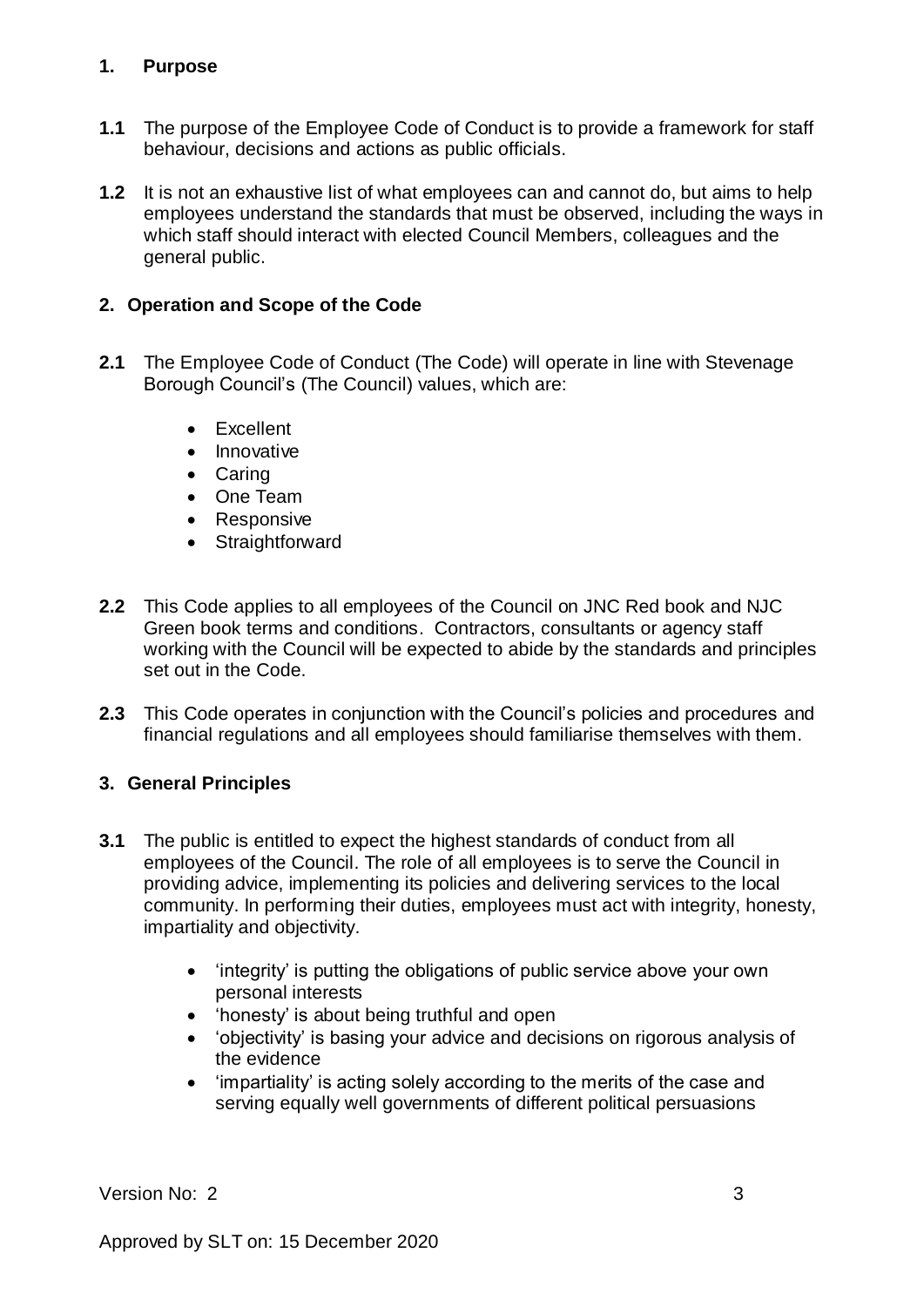#### <span id="page-3-0"></span>**4. Accountability**

- **4.1** Employees are accountable, and owe a duty to the Council to act in accordance with the principles set out in this Code, recognising the duty of all public sector employees to discharge public functions reasonably and according to the law.
- **4.2** Employees must present themselves at all times in a way that brings credit to the Council, whether in person, in the press or on social media. It is important that employees recognise the boundary between "work" and "home" when choosing contacts or groups on social media sites to ensure that they do not put themselves in a situation that could compromise their work and impartiality as council officers.
- **4.3** Employees should avoid posting derogatory comments about the Council on social media sites and must not engage in any social media activity that may be unlawful.
- **4.4** Representations in person or in the media that undermine the Council's reputation may result in disciplinary action.

# <span id="page-3-1"></span>**5. Political neutrality**

**5.1** Employees, excluding political assistants, must follow every lawfully expressed policy of the authority and must not allow their own personal or political opinions to interfere with their work. Where employees are politically restricted, by reason of the post they hold or the nature of the work they do, they must comply with any statutory restrictions on political activities.

#### <span id="page-3-2"></span>**6. Relations with members, the public and other employees**

**6.1** Mutual respect between employees and members is essential to good local government and working relationships should be kept on a professional basis. Employees should deal with the public, members and other employees sympathetically, efficiently and without bias.

# <span id="page-3-3"></span>**7. Equality**

**7.1** Employees must comply with policies relating to equality issues, as agreed by the Council, in addition to the requirements of the law. Discrimination on grounds of race, sex, disability, pregnancy and maternity, sexual orientation, marital or civil partnership, gender re-assignment, religion or belief, or age, is unlawful and also constitutes professional misconduct.

#### <span id="page-3-4"></span>**8. Stewardship**

**8.1** Employees must ensure that they use public funds entrusted to them in a responsible and lawful manner and must not utilise property, vehicles or other facilities of the Council for personal use unless authorised to do so.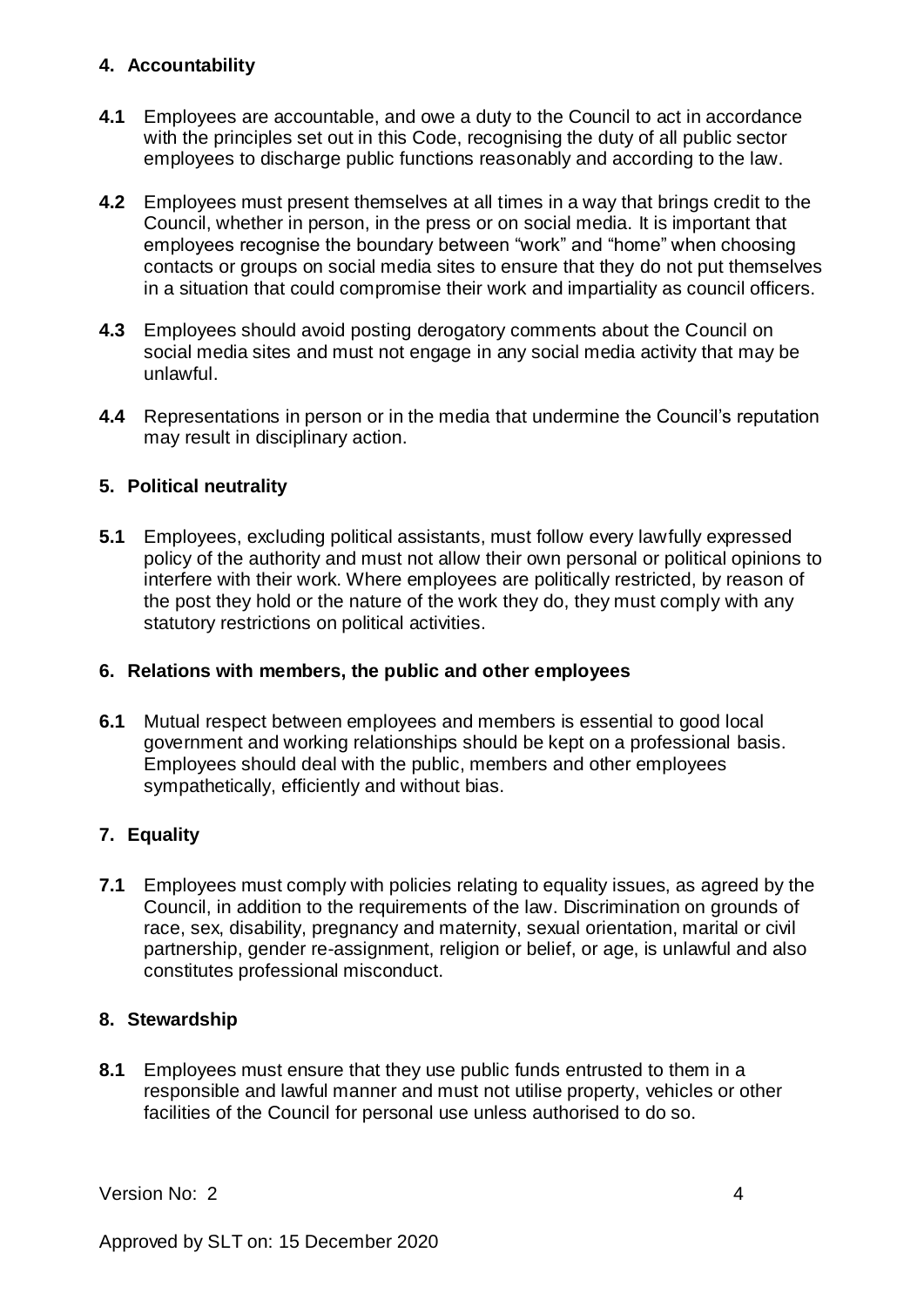#### <span id="page-4-0"></span>**9. Safeguarding**

- **9.1** Safeguarding and the protection of children, young persons and vulnerable adults is everyone's responsibility. Protecting the vulnerable is not just a moral duty but a duty of care for every employee, volunteer or contractor of the Council who comes into contact with vulnerable people either directly or indirectly.
- **9.2** All employees must undertake training to equip them with information and tools to practice this duty in the normal course of their work, ensuring they observe the required professional boundaries.

#### <span id="page-4-1"></span>**10. Personal interests**

- **10.1** An employee must not allow their private interests or beliefs to conflict with their professional duty. They must not misuse their official position improperly or use information acquired in the course of their employment, to further their private interest or the interests of others or to anybody else's disadvantage.
- **10.2** Employees should abide by the Council's rules and follow its guidance about the declaration of gifts offered to or received by them from any person or body seeking to do business with the Council or which would benefit from a relationship with the Council.
- **10.3** Employees whose posts are politically restricted under the Local Government and Housing Act 1989 must ensure they comply with the restrictions imposed at all times, including registration of interests. Further information is available in the Politically Restricted Posts Policy.

#### <span id="page-4-2"></span>**11. Prejudicial interest**

- **11.1** A prejudicial interest is considered to be a matter which affects the employee's financial interest or relates to a licensing or regulatory matter in which he or she has an interest and where a member of the public, who knows the relevant facts, would reasonably think that his or her personal interest is so significant that it is likely to prejudice his or her judgment of the public interest.
- **11.2** A prejudicial interest in a licensing or regulatory matter may stem from a direct financial interest or from a more tangential interest, where for instance approval for a licence may affect a body with which the qualifying employee has a personal interest or will affect him or her personally.
- **11.3** Employees with a prejudicial interest should notify an Assistant Director, Director or the Chief Executive of such an interest. Where possible, they should take steps to avoid influential involvement in the matter. Where this is not possible, their prejudicial interest should be made clear.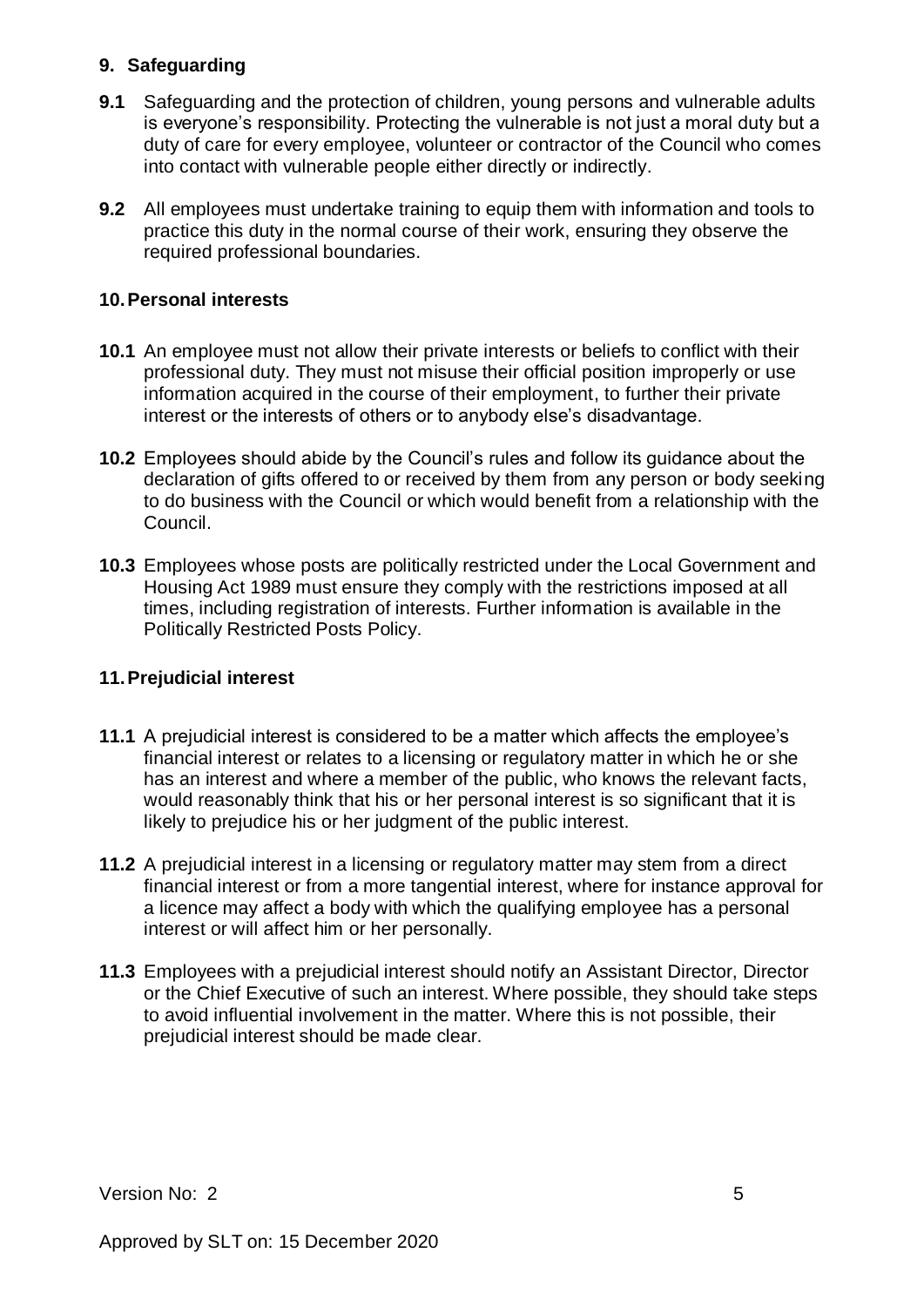#### <span id="page-5-0"></span>**12. Whistleblowing**

**12.1** Where an employee becomes aware of activities which that employee believes to be illegal, improper, unethical or otherwise inconsistent with this Code, the employee should report the matter, acting in accordance with the employee's rights under the Public Interest Disclosure Act 1998 and with the Council's confidential reporting procedure or any other procedure designed for this purpose.

#### <span id="page-5-1"></span>**13. Disclosure of Information**

- **13.1** Openness in the dissemination of information and decision making should be the norm in the Council. However, certain information may be confidential or sensitive and therefore not appropriate to share with a wide audience. Where confidentiality is necessary to protect the privacy or other rights of individuals or bodies, information should not be released to anyone other than a member, relevant senior officer or other person who is entitled to receive it, or needs to have access to it for the proper discharge of their functions.
- **13.2** Nothing in this Code can be taken as overriding existing statutory or common law obligations to keep certain information confidential, or to divulge certain information in keeping with the General Data Protection Regulation (GDPR) 2016 and Data Protection Act 2018.

#### <span id="page-5-2"></span>**14. Appointment of staff**

**14.1** Employees, when involved in the recruitment and appointment of staff, must ensure that appointments are made on the basis of merit. In order to avoid any accusation of bias, employees must not be involved in any appointment, or any other decision relating to discipline, promotion or pay and conditions for any other employee, or prospective employee, to whom they are related or with whom they have a close personal relationship outside work.

#### <span id="page-5-3"></span>**15. Compromising the impartiality of officers of the authority**

**15.1** An employee must not compromise, or attempt to compromise, the impartiality of anyone who works for or on behalf of the Council, either directly or as a response to pressure from others. An employee should not attempt to force other employees to take action or change advice if doing so would prejudice their professional integrity.

#### <span id="page-5-4"></span>**16. Rewards, Gifts and Hospitality**

**16.1** It is a criminal offence under the Local Government Act 1972, for an officer of a local authority to demand or accept any fee or reward whatsoever other than their employment with the Council.

Version No: 2 6 **16.2** Employees must take note that it is an offence under the Bribery Act 2010 to offer, promise or give financial or other advantage to another person with the intention of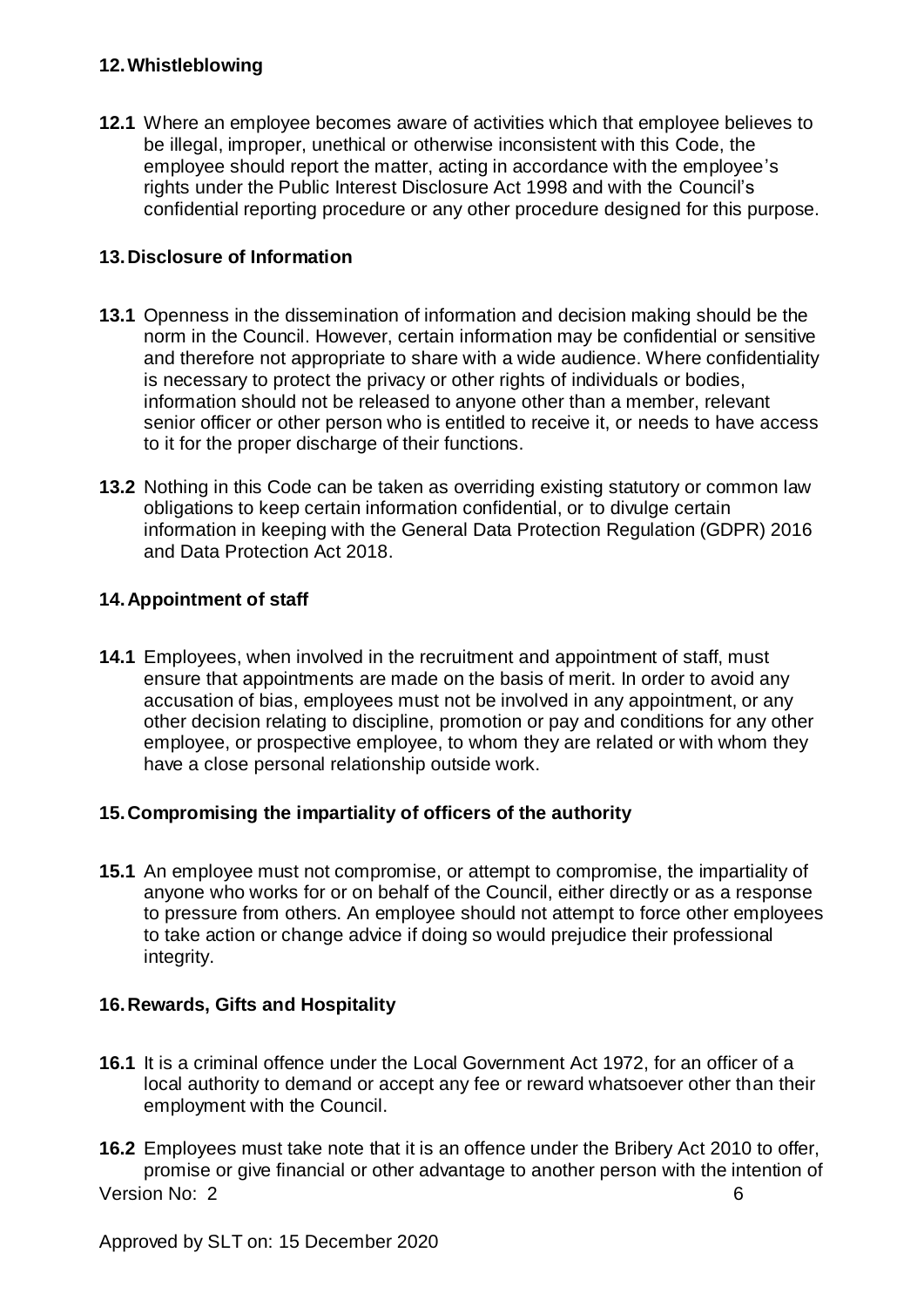bringing about or rewarding improper performance of a public function. This might include offering any gift, loan, fee, reward or advantage for doing anything or showing favour or disfavour to any person in their official capacity.

- **16.3** It is also an offence under the Bribery Act 2010 to request, agree to accept or receive financial or other advantage with the intention that a public function be improperly performed or rewarded. This might include receiving any gift, loan, fee, reward or advantage for doing or not doing anything or showing favour or disfavour to any person in their official capacity.
- **16.4** Employees should therefore treat with extreme caution any offer or gift, favour or hospitality that is made to them personally as this offer or gift could be construed as being improper.
- **16.5** The following advice should be heeded in respect of the offer/receipt of gifts and/or hospitality from organisations or persons who seek to provide goods or services to the Council.
- **16.6** All gifts offered and/ or received must be registered on the Corporate Gifts and Hospitality Register.

The following may be acceptable:

- A modest gift of a promotional character given to a wide range of people and not uniquely to the employee. These gifts are usually given at Christmas time and include calendars, diaries, desk sets, flow charts, tape measures and other articles of use in the office or job;
- Gifts on the conclusion of any courtesy visit to a factory or firm of a sort normally given by that firm;
- A small gift where refusal would cause needless offence and the giver is not currently seeking a decision or business from the Council, but merely wishes to express thanks for advice or co-operation received, for example flowers or chocolates;
- An offer of hospitality if there is a genuine need to impart information or represent the Council in the community, or where the function is part of the life of the community and the Council should be seen to be represented.
- Gifts such as bottles of wine should be declared on the register, for donation to the Mayor's charity.
- **16.7** Directors must be consulted before any response is given to the following:
	- Invitations to business lunches or receptions which are likely to be fairly extravagant if only one employee has been asked. It is not always possible to know in advance whether a lunch will turn out to be a "champagne and caviar"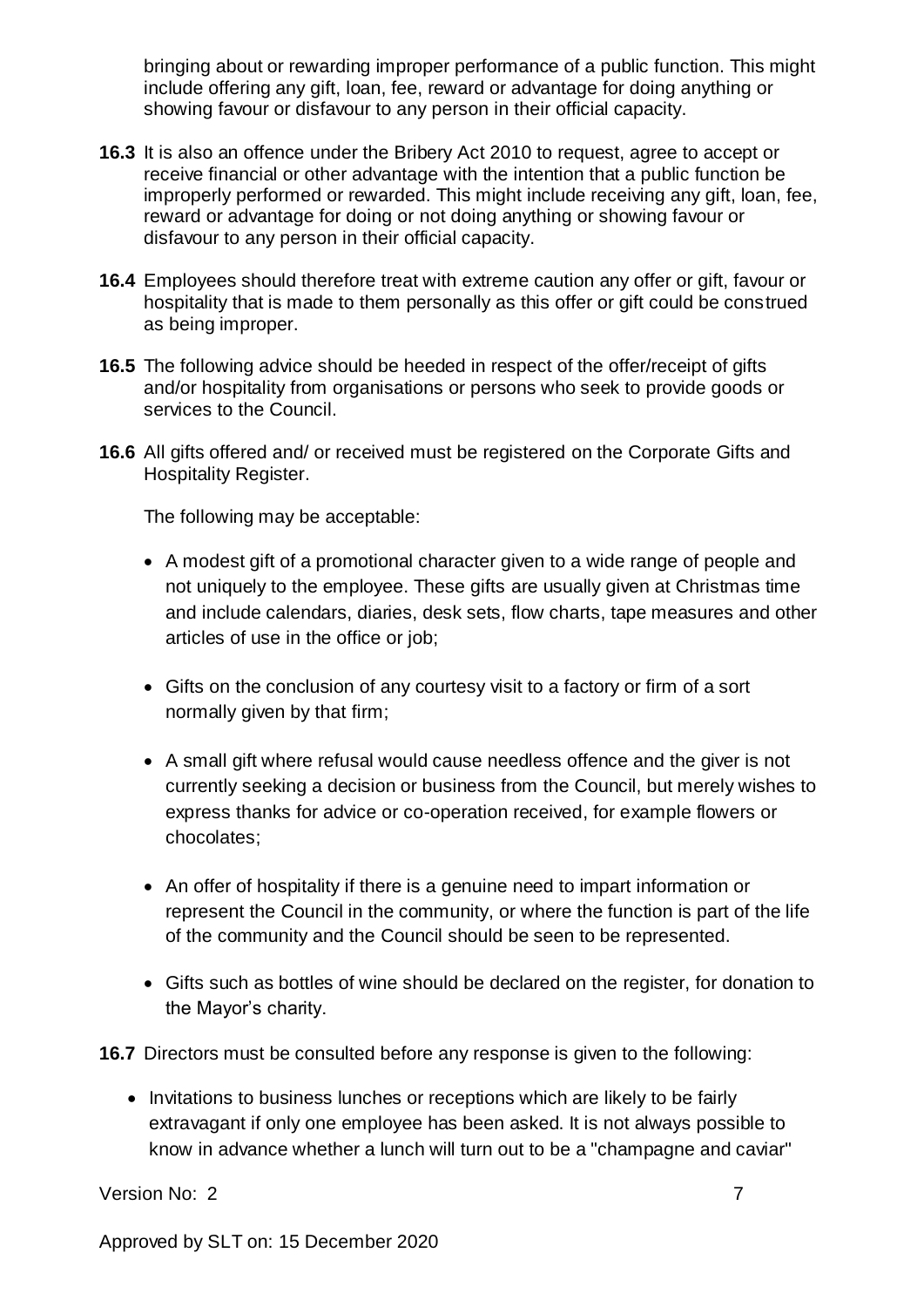event. In such cases where it would cause offence and be undiplomatic to walk away from such an event, the matter should be reported to the Director on return;

- Substantial personal gifts which are simply delivered and where return might be difficult, e.g. a turkey received at Christmas. It may be acceptable to the giver for the gift to be subject to a raffle and the proceeds placed in a charitable fund;
- Tickets for events of any kind, i.e. theatre, sports, etc. In general, it is considered that offers of tickets for events will not be acceptable, although there may be limited occasions where acceptance will be appropriate.
- **16.8** The following must not be accepted under any circumstances. For an employee's own protection the offer of unacceptable gifts or anything which could be interpreted as a bribe must be reported immediately to the Sponsor Director.
- **16.9** Examples are:
	- Any offers of cash regardless of the amount.
	- Offers of major gifts or services e.g.:
		- Holidays
		- Hampers
		- Hotel or company accommodation
		- Offers to provide personal services to any employee, e.g. a building contractor offering to do work on an employee's house at no or reduced cost.

# <span id="page-7-0"></span>**17. Special Circumstances**

- **17.1** The above guidelines change completely if certain circumstances prevail, in which case any offers of any gifts or services should be reported immediately to the Director.
- **17.2** Examples are:
	- Gifts etc. from Contractors seeking a major contract from the Council;
	- Gifts from an applicant for planning permission to an employee who could have some influence on the matter;
	- Gifts from an organisation with which the Council is in dispute;
	- Gifts from organisations which are in dispute with each other and where the Council has some influence over the outcome;
	- Any other circumstances where the receipt of any gift/hospitality could, however incorrectly, be interpreted as a bribe.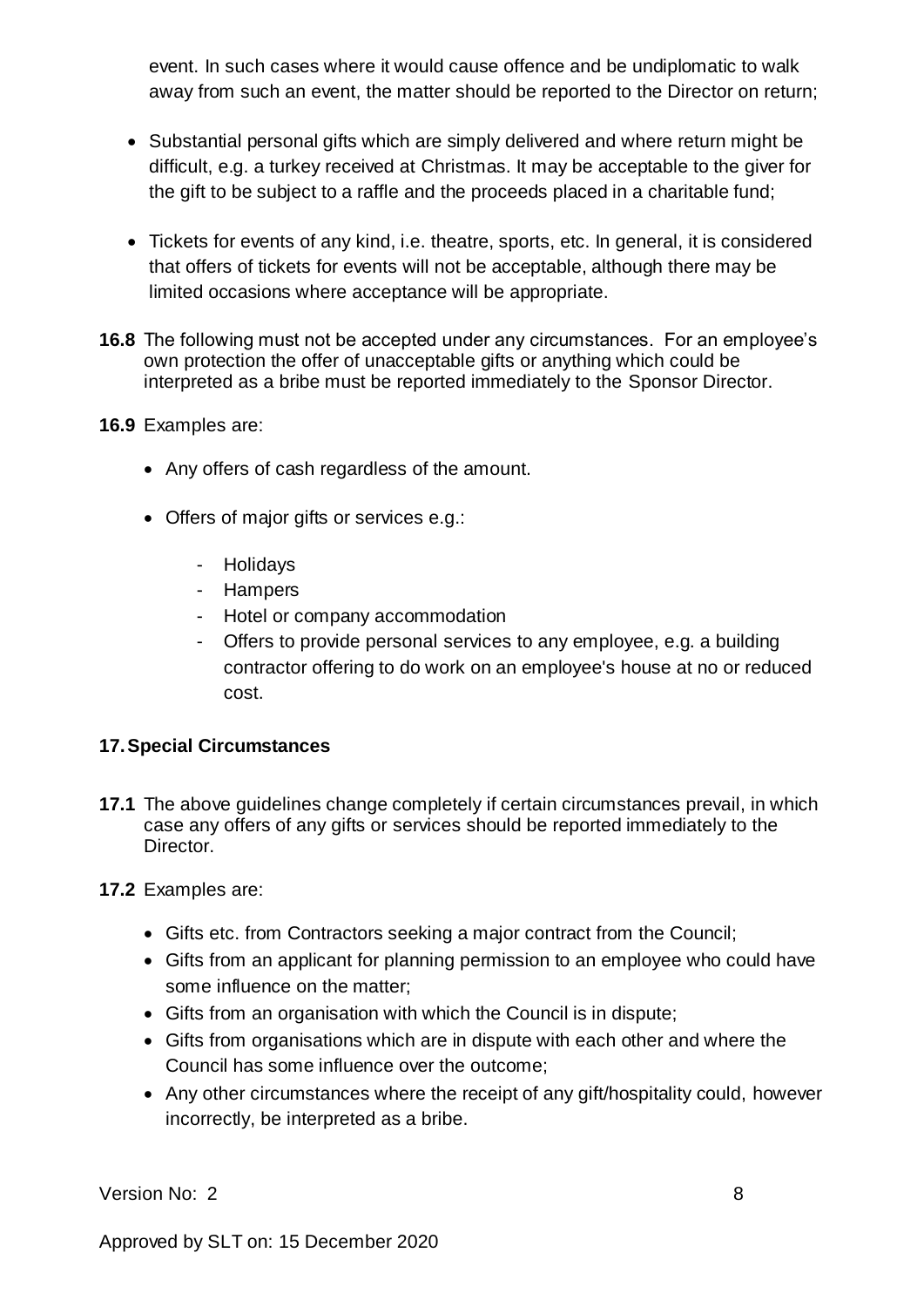#### <span id="page-8-0"></span>**18. Personal Judgement**

- **18.1** Clearly no set of rules can be comprehensive, but the following points should be considered in conjunction with the above guidelines:
	- Always err on the side of caution, if in any doubt at all, ask your Assistant **Director**
	- In cases where it is appropriate to refuse a gift, do it tactfully, explaining if necessary the policy over the receipt of gifts.

### <span id="page-8-1"></span>**19. Health and Safety**

- **19.1** All employees have a responsibility, under the Health and Safety at Work Act 1974, to take care in undertaking their duties, to wear protective clothing and use any safety equipment issued to them.
- **19.2** All accidents or incidents at work or any health and safety risks must be reported to the relevant manager without delay.
- **19.3** All managers have a responsibility for the health and safety of their staff, taking all reasonable steps to ensure that all activities are carried out with due regard to the Council's safety policies.
- **19.4** Alcohol, drugs and substance misuse impairs judgement and can put employees, work colleagues and members of the public at risk. Abuse of any such substance whilst at work may be treated as a disciplinary offence.

#### <span id="page-8-2"></span>**20. Criminal Offences**

**20.1** Notwithstanding anything in this Code, all employees are required to comply with the provisions of section 117 of the 1972 Act, to declare an interest in any contract that they may have a direct or indirect pecuniary interest in and not to accept any fee or reward in the course of their employment other than their usual salary and associated employee benefits (if any).

An employee who breaches Section 117 commits a criminal offence.

- **20.2** Disclosure of criminal convictions
	- Employees are required to declare any convictions or bind overs received during the course of their employment to their line manager (or in exceptional circumstances someone more senior) at the earliest possible opportunity.
	- Employees should also declare any cautions received during the course of their employment if they relate to fraud or theft, or relate to any matter which would directly or indirectly impact on their responsibilities with regard to children, young persons or vulnerable adults, or if it is likely that the conduct for which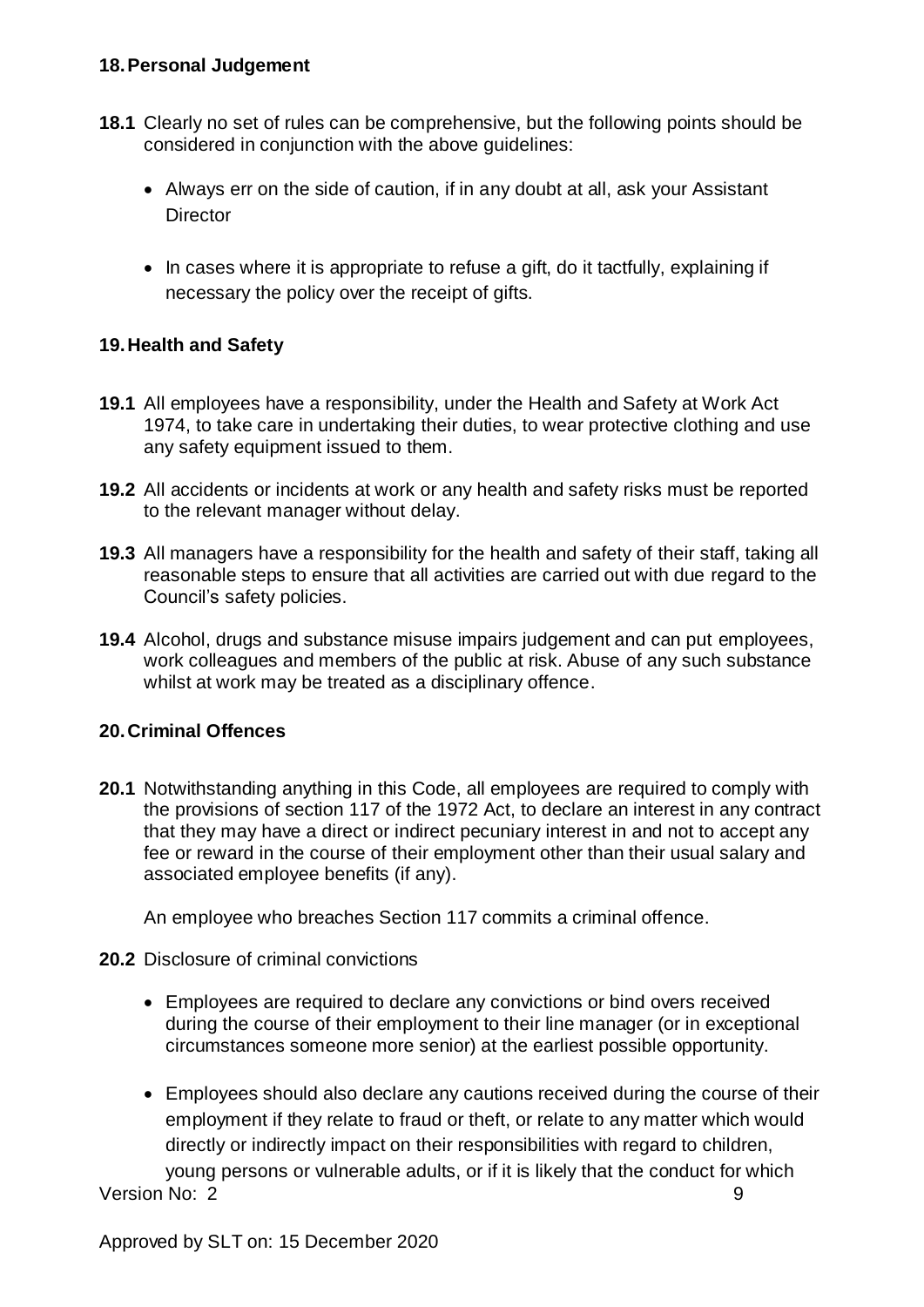the caution was received would bring the Council into disrepute, taking into account the employee's work within the Council.

• In the event that an employee is unsure whether to disclose a caution or not they should contact Human Resources in confidence to discuss the matter. Failure to declare any such conviction, bind over or relevant caution, for whatever reason, may be regarded as gross misconduct under the Council's disciplinary rules.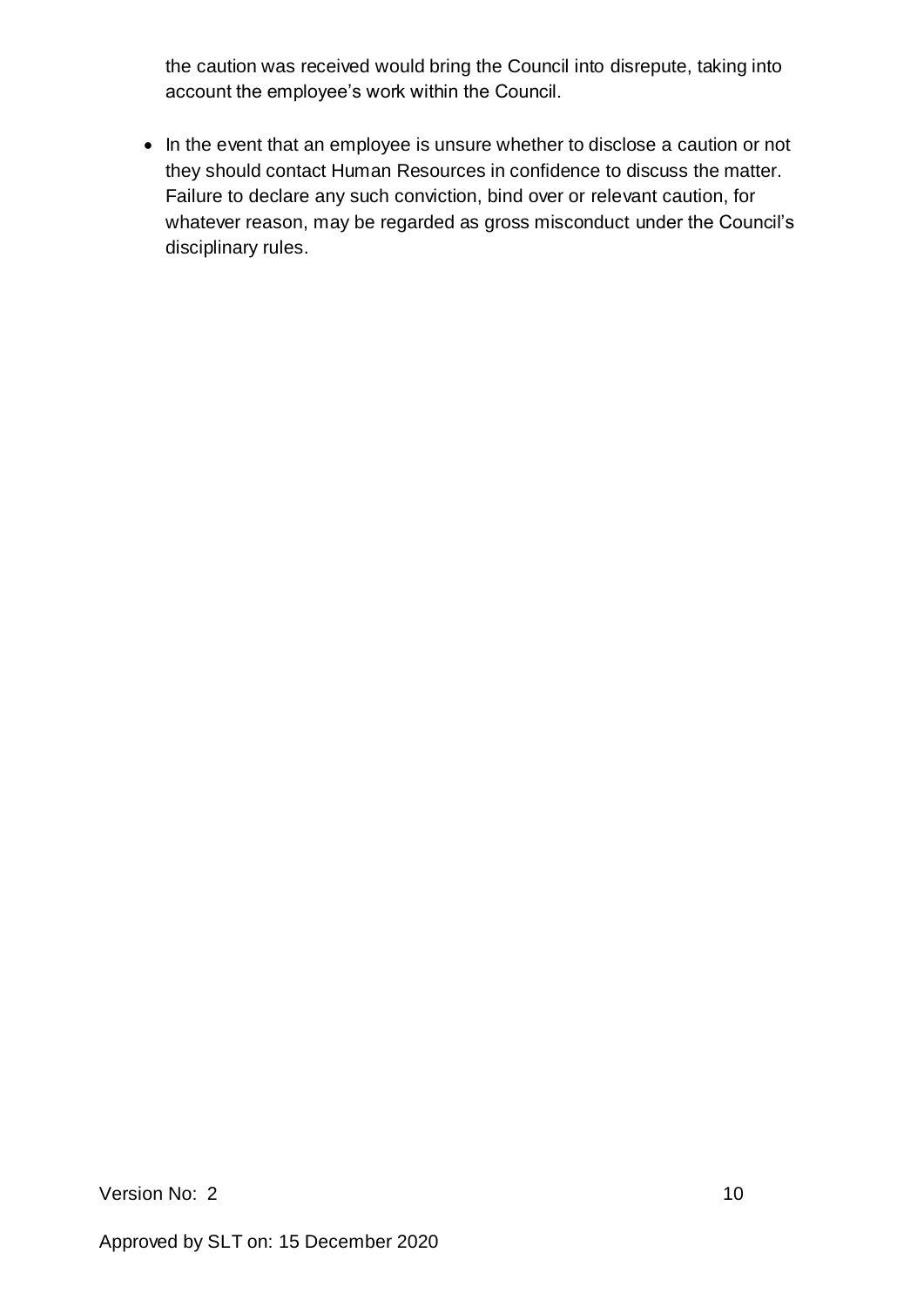# <span id="page-10-0"></span>**21. Version Control**

# **DOCUMENT HISTORY & VERSION CONTROL**

| Version        | Date approved | Approved          | <b>Description</b>  |
|----------------|---------------|-------------------|---------------------|
|                |               | by                |                     |
|                |               |                   |                     |
| 2              | 15/12/2020    | <b>SLT</b>        | <b>Revised Code</b> |
|                |               |                   |                     |
| $\overline{2}$ | 13/01/2021    | <b>Staff Side</b> | <b>Revised Code</b> |
|                |               |                   |                     |

Projected Date for Review: 2023

Version No: 2 11

Approved by SLT on: 15 December 2020